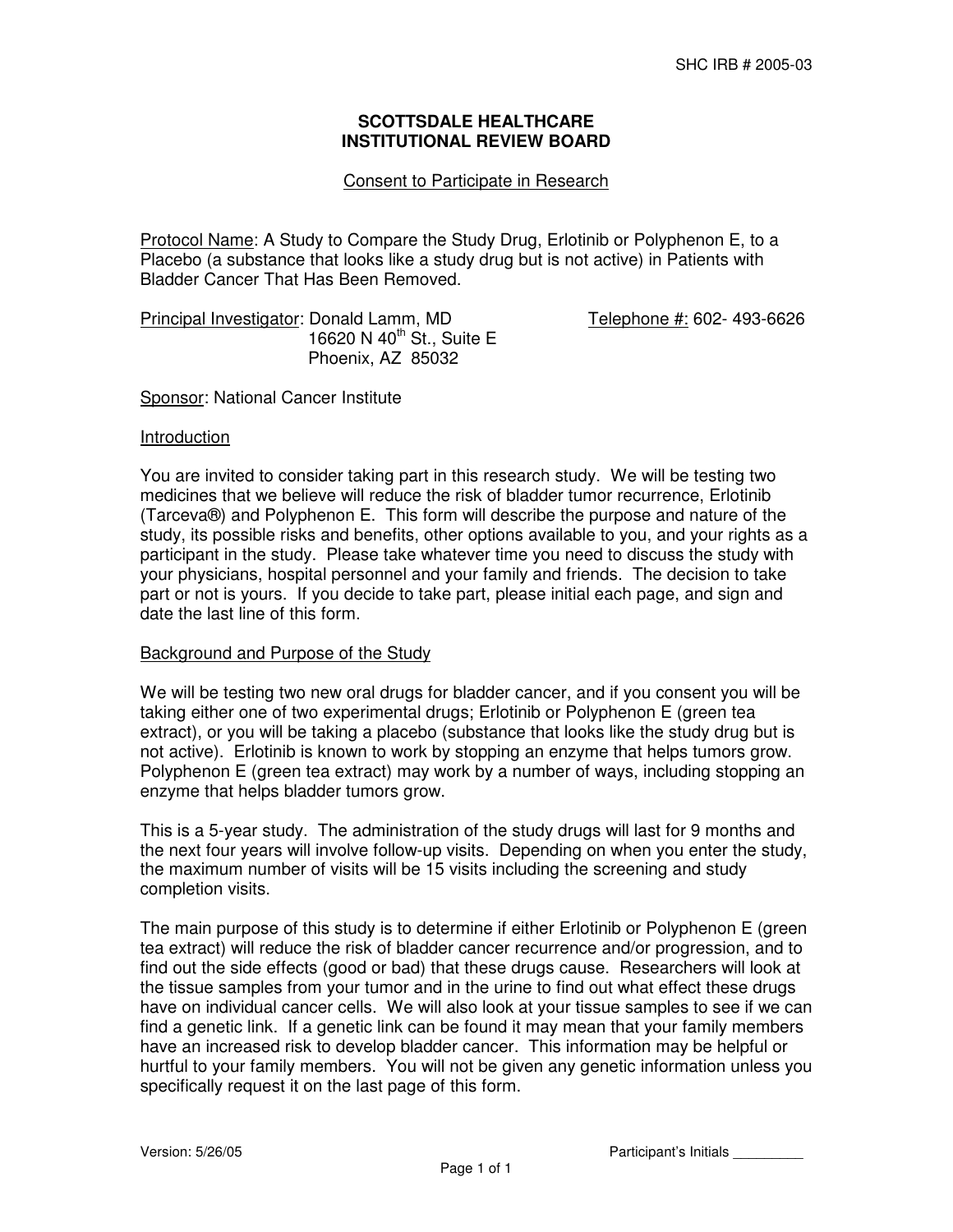Erlotinib and Polyphenon E are investigational drugs that have been shown to shrink tumors in animals. Polyphenon E and other green tea extracts have been shown to prevent the development of several types of cancer, including bladder cancer, in animals. Erlotinib has been shown to shrink tumors in animals and has been studied in people with other cancers and seems promising, but it is not clear if it can improve results of standard treatment in those cancers.

The effects of Erlotinib or Polyphenon E in patients with bladder cancer are unknown.

### Total Number of Participants

About 330 people will take part in this study nationally. People in the study are referred to as "participants." About 30 participants will enroll at this site.

### General Plan of This Study

If you sign the consent form and agree to participate, we will ask you to do the following: Screening Procedures

Before starting the study you will have tests and procedures performed within 3 weeks to decide if you are eligible for the study. The tests and procedures will include the following:

- A medical history, and medication history.
- A complete physical examination.
- A chest x-ray.
- A pulmonary (lung) function test (PFT) will be performed. You may have to go to Scottsdale Healthcare Shea to have this test done. PFT's measure your lung capacity. You blow into a machine, and it records how much air you take in and how fast you exhale it.
- A pulmonary test called a CT scan of the lungs may be performed if the lung test shows abnormal at screening and a lung specialist (pulmonologist) deems it necessary to rule out the presence of interstitial lung disease. Interstitial lung disease (ILD) is a broad category of lung diseases that includes disorders which are characterized by scarring of the lungs.
- Vital signs, including pulse, oral temperature, weight, height, and blood pressure
- Routine blood work, about 2-3 teaspoons of blood will be taken for this testing.
- A urine pregnancy test.
- Cystoscopy (a procedure done on an out patient basis, in which a doctor inserts a small tube-like instrument to look inside the bladder). This standard of care procedure includes bladder washings and urine collection. When we insert the cystoscope, we will gently "wash" the bladder with saline (water with a dash of salt), remove that saline and send it to the lab where it will be examined under a microscope for abnormalities.
- You will complete a risk factor questionnaire asking about your diet, life style, and behavior. You will need approximately 20 minutes to complete the questionnaire.
- The blood samples (about 2 teaspoons) we collect from you will be tested to evaluate genetic (inherited) factors that may be related to risk of cancer recurrence.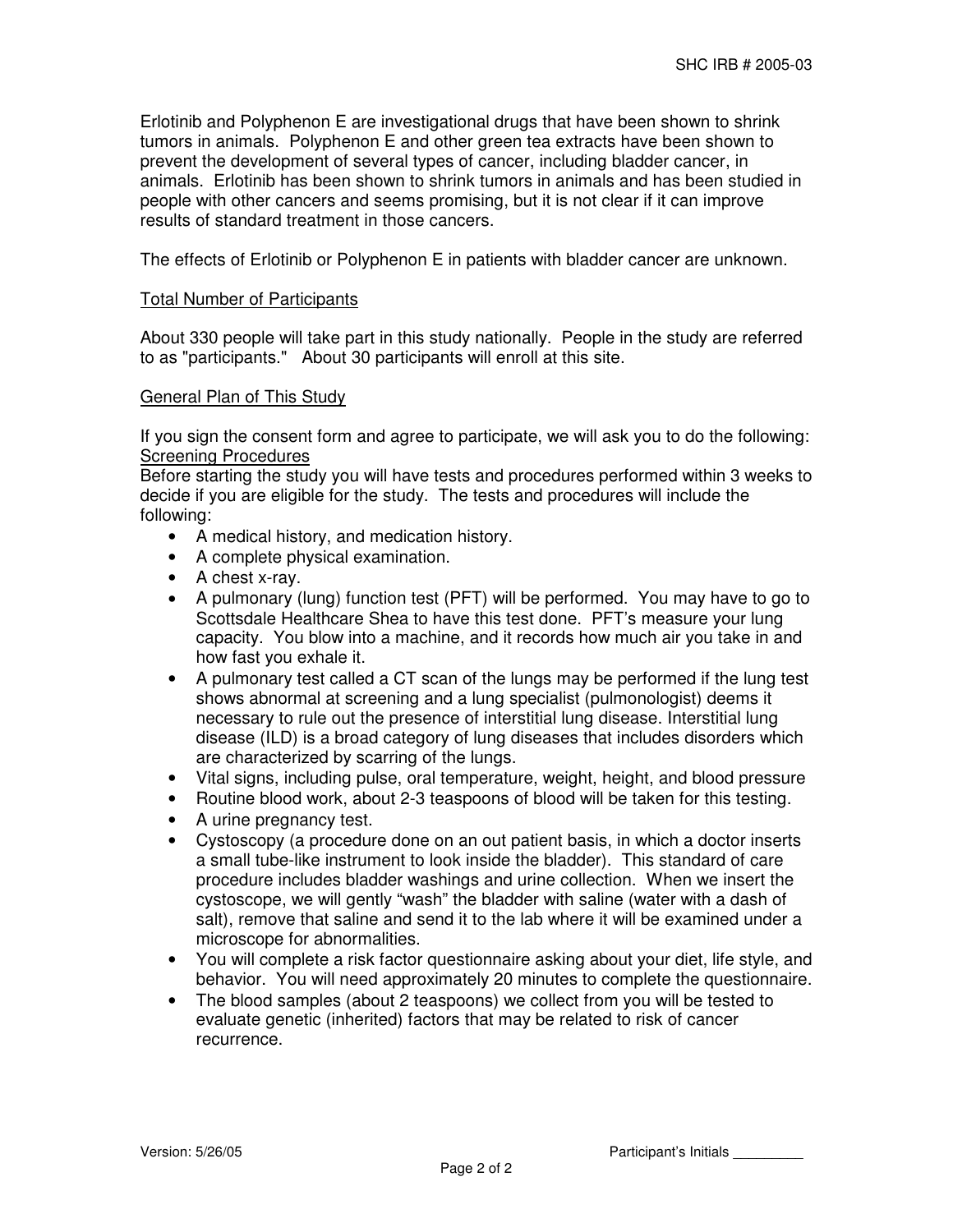# Monitor Procedures

If at any time during the course of the study you experience symptoms such as fever, cough or shortness of breath, it is important that you see your doctor as soon as possible. In order to diagnose the cause of your symptoms, Doctor Lamm may order or do the following procedures and tests:

- A medical history, and medication history.
- A complete physical examination.
- A pulmonary (lung) function test will be performed at 3, 6, 9 and 12 months.
- A pulmonary test called a CT scan of the lungs will be performed.

At each study visit, you will be evaluated for any eye-related adverse events. If the study doctor finds any abnormal condition in your eyes, you will be referred for an eye examination.

### Research Procedure

### Randomization:

This is a randomized study. Randomization is a process similar to a 'flip of the coin'. Randomization means that you will be assigned to one of three study groups by chance. This means that you will have a 1 in 3 chance of being assigned to one of the following three groups:

1) 800mg of real Polyphenon E (green tea extract) plus Erlotinib placebo (a substance that looks like the study drug but is not active)

2) Polyphenon E placebo (a substance that looks like the study drug but is not active) plus 50mg –100mg of real Erlotinib

3) Polyphenon E placebo plus Erlotinib placebo (both placebos will look like the study drugs but will not be active).

Experience from a large number of clinical studies with Erlotinib in patients with cancer suggests that some side effects such as skin rash and diarrhea are common with higher doses, e.g., 150 mg per day and usually occur within the first 4 weeks of treatment (see Risks and Discomforts of Erlotinib below). To reduce both the frequency and possibly the severity of these side effects, Erlotinib will be given at a much lower dose, e.g., 50 mg per day for the first 6 weeks. This dose is only 1/3 of the usual starting dose of 150 mg per day used in current clinical trials in patients with cancer. If there are no significant side effects during the first 6 weeks, the dose of Erlotinib will be increased to 100 mg per day and continued for the 9 month duration of the treatment phase of the trial (as shown in the table below). Since neither you nor the study doctors and personnel will know to which group you have been assigned, participants in each study group will take part in increasing the dose of real Erlotinib or Erlotinib placebo (a substance that looks like the study drug but is not active).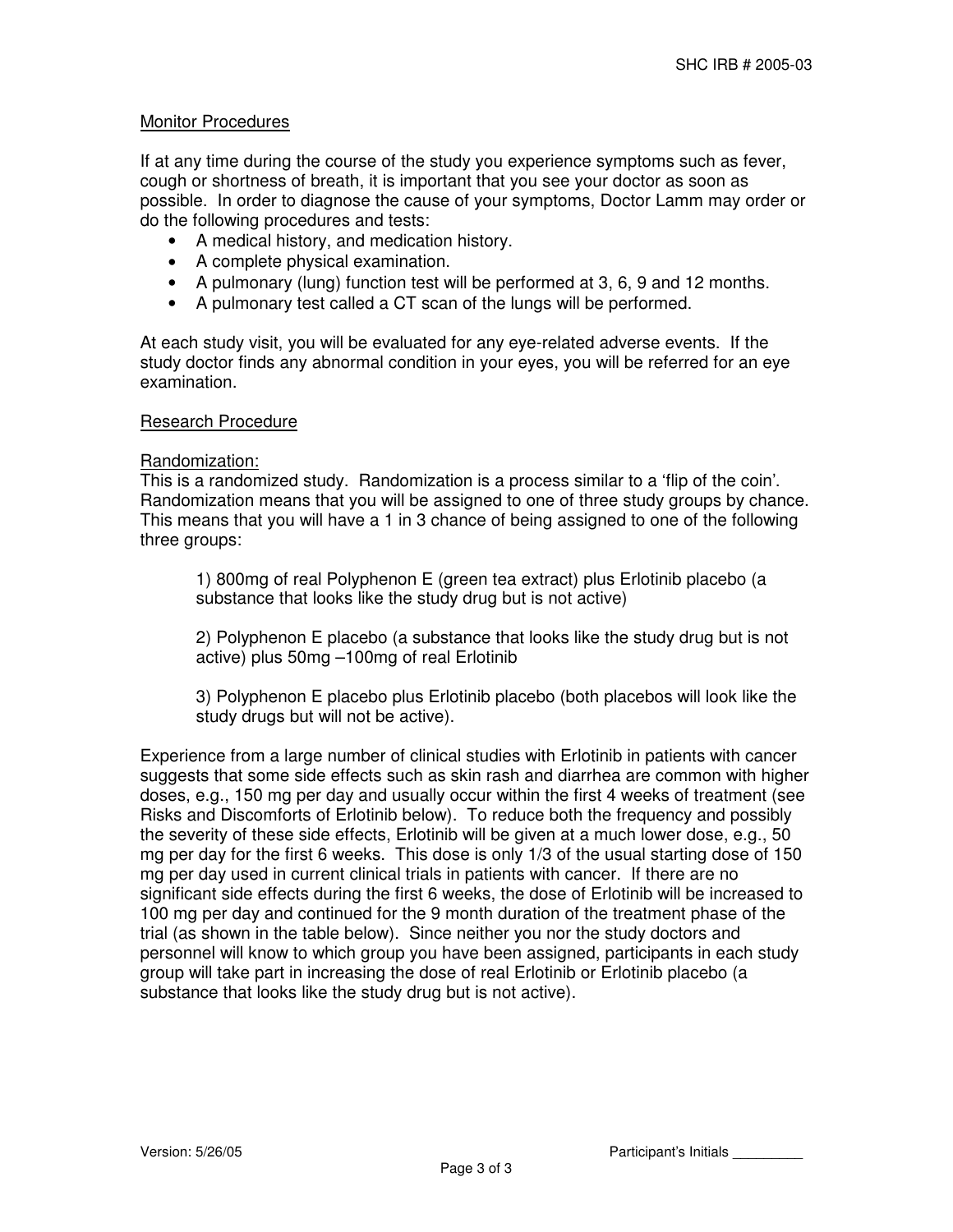| <b>Study Group Assignment</b> | Weeks 1-6                                | Weeks 7-39                               |
|-------------------------------|------------------------------------------|------------------------------------------|
| Real Polyphenon E             | Real Polyphenon E                        | Real Polyphenon E                        |
| <b>Plus</b>                   | 800 mg (4 pills)                         | 800 mg (4 pills)                         |
| Erlotinib placebo             | Erlotinib placebo<br>50 mg (2 pills)     | Erlotinib placebo<br>100 mg (1 pill)     |
| Polyphenon E placebo          | Polyphenon E placebo                     | Polyphenon E placebo                     |
| <b>Plus</b>                   | 800 mg. (4 pills)                        | 800 mg (4 pills)                         |
| <b>Real Erlotinib</b>         | <b>Real Erlotinib</b><br>50 mg (2 pills) | <b>Real Erlotinib</b><br>100 mg (1 pill) |
| Polyphenon E placebo          | Polyphenon E placebo                     | Polyphenon E placebo                     |
| <b>Plus</b>                   | 800 mg (4 pills)                         | 800 mg (4 pills)                         |
| Erlotinib placebo             | Erlotinib placebo<br>50 mg (2 pills)     | Erlotinib placebo<br>100 mg (1 pill)     |

Below is a chart of the dose schedule for each study group:

If you experience significant side effects (e.g., rash) resulting from the study drug during weeks 1-6, study agent will be held until the side effects resolve. If you experience significant side effects resulting from the study drug during weeks 7-39, the Erlotinib dose will be decreased to 75mg.

You will need to take your study drug, by mouth, at the same time each day for 9 months. The study drug should be taken on an empty stomach at least 1 hour before breakfast, with at least 6-7 oz of water. You will have one teaspoon of blood drawn every three months for the first year to monitor the effects of the study drug, and subsequently as determined by your treating physician to follow these possible side effects. You will need to have standard cystoscopies (a procedure to look inside the bladder) every 3 months for 2 years. This is a procedure to view the inside of your bladder and urethra in great detail using a specialized endoscope (a tube with a small camera used to perform tests and surgeries). The procedure usually takes between 5 and 20 minutes, and you should be able to go home with the same means of transportation. This is standard care for patients with your type of bladder cancer.

You will need to stop taking study drug if your bladder cancer returns or if you experience side effects or if new scientific developments occur that indicate that this study drug is not in your best interest. Your doctor may also stop your study treatment if he/she feels that it is no longer in your best interest to continue.

# Visits 2 to 15 (Every 3 Months for the First 2 Years and Every 6 Months for the Next 3 Years)

At each visit, you will be asked about any side effects that you may be experiencing. If you develop any new tumors in your bladder while you are on study, you will need to have them removed and you will be taken off the study drug. A urine pregnancy test will be performed on every visit for the first 2 years, and the cost will be covered by the sponsor. You will have two teaspoon of blood drawn every three months for the first year to monitor the effects of the study drug, and subsequently as determined by your treating physician to follow these possible toxicities. Genetic testing will be also performed on your blood samples to determine whether any genes associated with cancer can be identified. You will need to have standard cystoscopies every 3 months for 2 years. This is standard care for patients with your type of bladder cancer. Each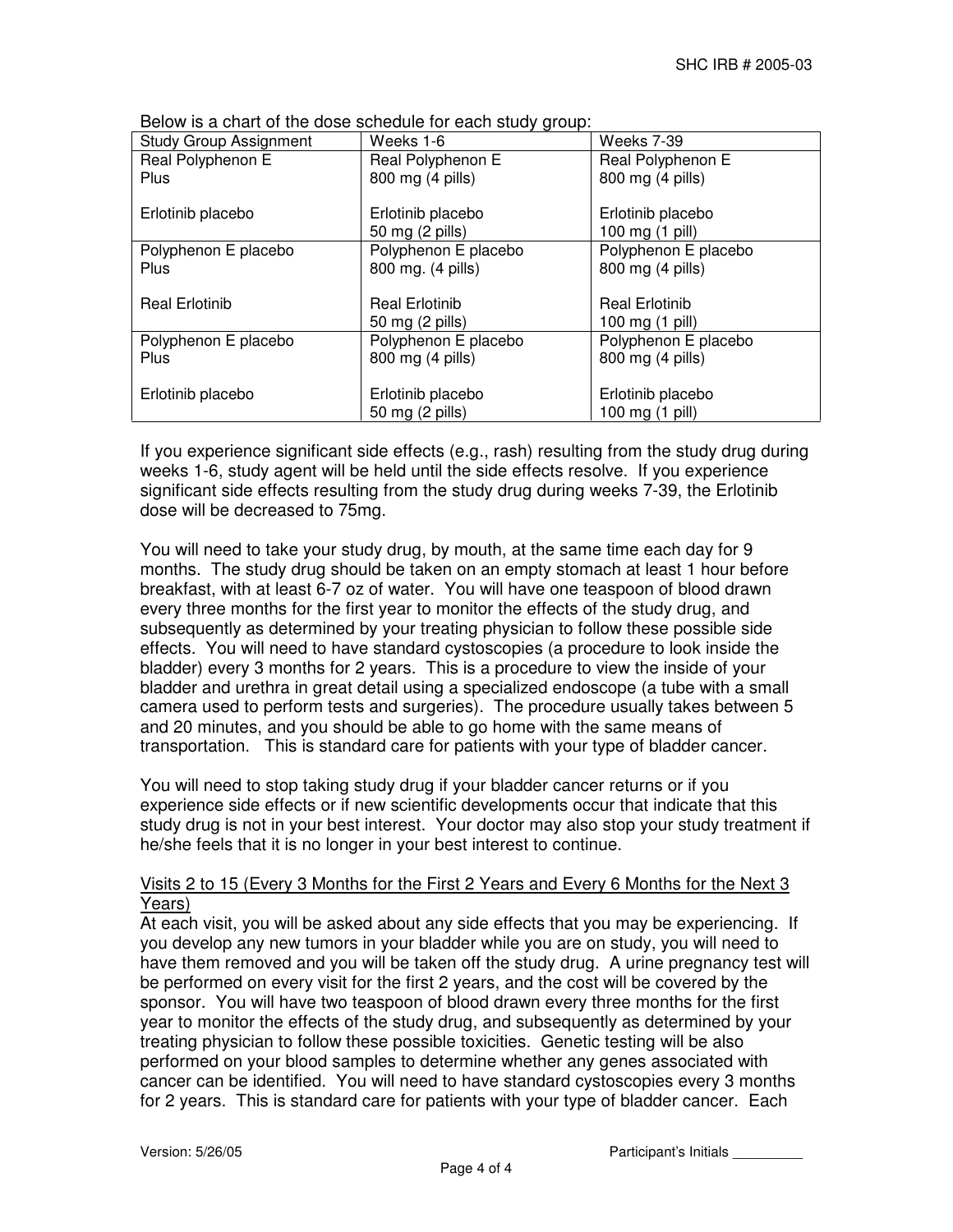visit will last approximately 15 to 30 minutes.

A lung function test will be performed at 3, 6, and 12 months to monitor any changes in your lung. If changes occur, you will have a CT scan (a specialized X-ray that looks at organs in the body for abnormalities) of the chest for assessment. If a lung disease is confirmed, study drug will be discontinued.

If you experience side effects such as fever, coughing, short of breath, and it causes you to stop taking study drug for more than 2 weeks, you will be taken off of the study.

Your blood sample(s) will be used for the purpose of this research study only and will not be shared with any other investigators. Upon completion of the study, your sample will be destroyed.

## How Your Treatment Will be Determined in This Study

You will be assigned to one of 3 research treatment groups. A computer will determine which group you will be in through a process that is much like picking a number out of a hat. Neither the researcher nor any of the participants will know who is in which group until the study ends. Your chance of being in any group is one in 3. In the event of an emergency, Dr. Lamm can obtain information about which group you are in and the treatment you are receiving. This process is called randomization.

## Length of the Study for Each Participant

We expect that you will be in the study for 5 years.

## Possible Benefits of Participating in the Study

You might lower the chance of bladder tumor recurrence. However, we cannot guarantee that you will experience medical benefits from participating in this study. Others may benefit in the future from the information we obtain while you are in this study.

## Possible Side Effects and Other Risks of Participating in the Study

You may experience some side effects as a result of the experimental medicines and treatments you receive in this study.

## Erlotinib:

The risks and side effects you might have with Erlotinib include those listed below that are reported with the higher dose of 150mg:

Common (greater than 21% of patients:

- skin rash, itching and dry skin (this may be treated with anti-acne antibiotics),
- diarrhea (this may be treated with anti-diarrhea medication). Rarely, diarrhea can be severe and cause dehydration, low blood pressure, impaired kidney function, and problems with blood chemistry requiring treatment in hospital.
- Tiredness.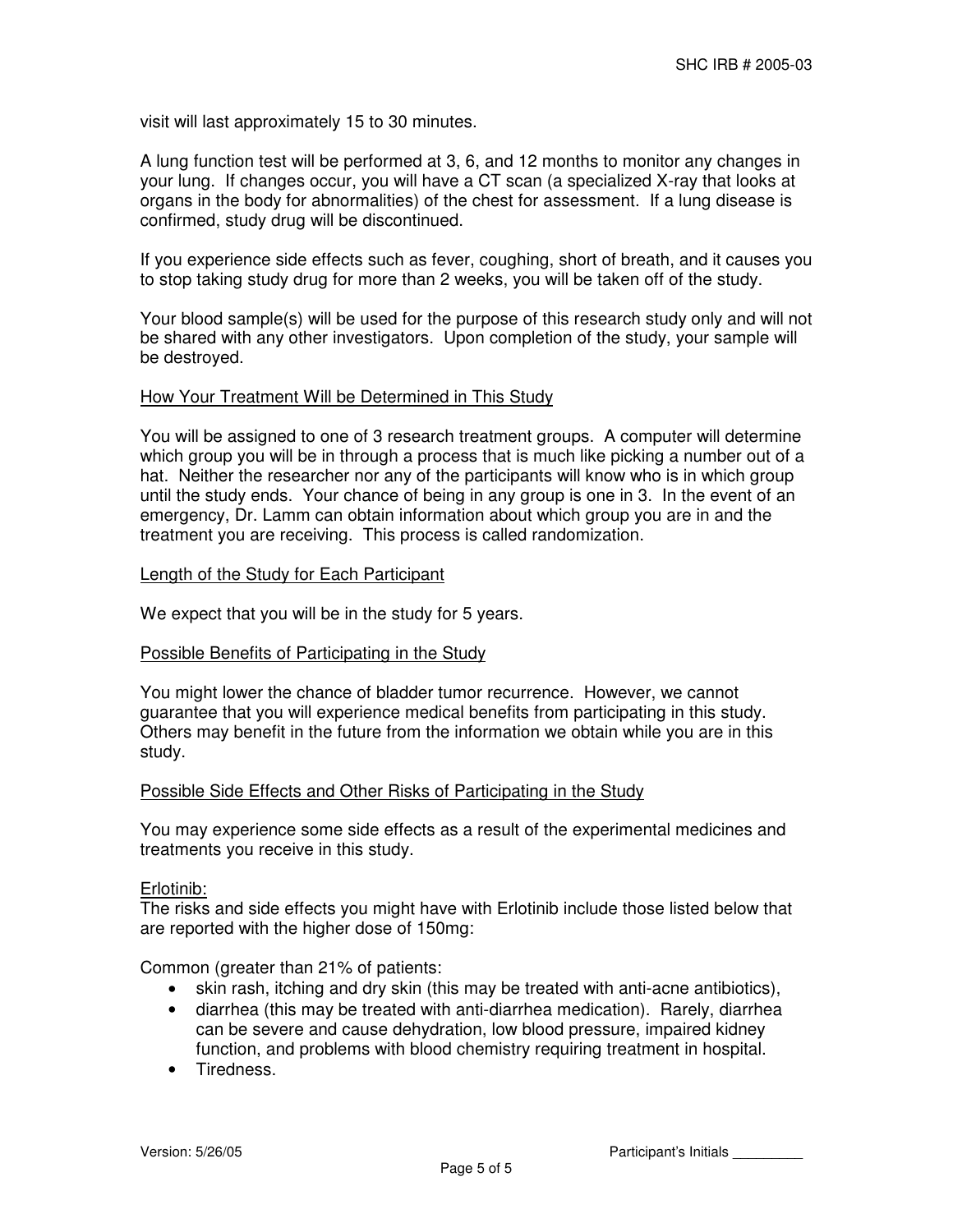Less common (5 to 20% of patients):

- headache, nausea and vomiting,
- loss of appetite,
- sore mouth,
- painful swallowing,
- anxiety,
- nose bleeds,
- cough,
- dry eyes,
- low red blood level (anemia),
- liver enzyme abnormality,
- dry mouth
- constipation,
- other infections.

Infrequent (fewer than 5% of patients)

- eye changes with blurred vision and corneal (front surface of the eye) damage,
- inflammation or infection of the skin,
- inflammation of the uterus (womb) with vaginal bleeding,
- fever,
- kidney damage,
- irritation of the stomach or bowel that may lead to ulcers or bleeding,
- dehydration,
- fall in blood counts that can lead to bleeding, and
- irritation of the chest/lungs that may lead to fever, cough, and shortness of breath. This may be severe and life threatening. Please tell your doctor if you have any problems breathing, shortness of breath, cough, or fever. Erlotinib will be stopped while the cause of these problems are investigated and will be permanently stopped if these problems are due to inflammation of the lungs caused by Erlotinib. Most of the participants who developed this serious pulmonary side effect had primary lung cancer or the cancer had spread to the lungs from a tumor that originated outside of the lungs.

With and investigational drug such as Erlotinib additional unexpected and sometimes serious side effects are possible.

If you are taking or are prescribed a blood thinner at any time during the study, it is essential that you inform your doctor immediately. Being treated with the study drug, Erlotinib, at the same time as you are taking a blood thinner called coumadin or warfarin may increase the risk of bleeding. Until more information is known about this, your physician will follow you closely with blood tests to monitor the situation. If ou are seeing another doctor at another clinic who prescribes your blood-thinners, it is important that you inform him/her as well.

Abnormal elevation of values in liver function tests have bee seen in patients receiving Erlotinib. If you are taking another medication that has the potential to cause liver damage, you should have liver function tests.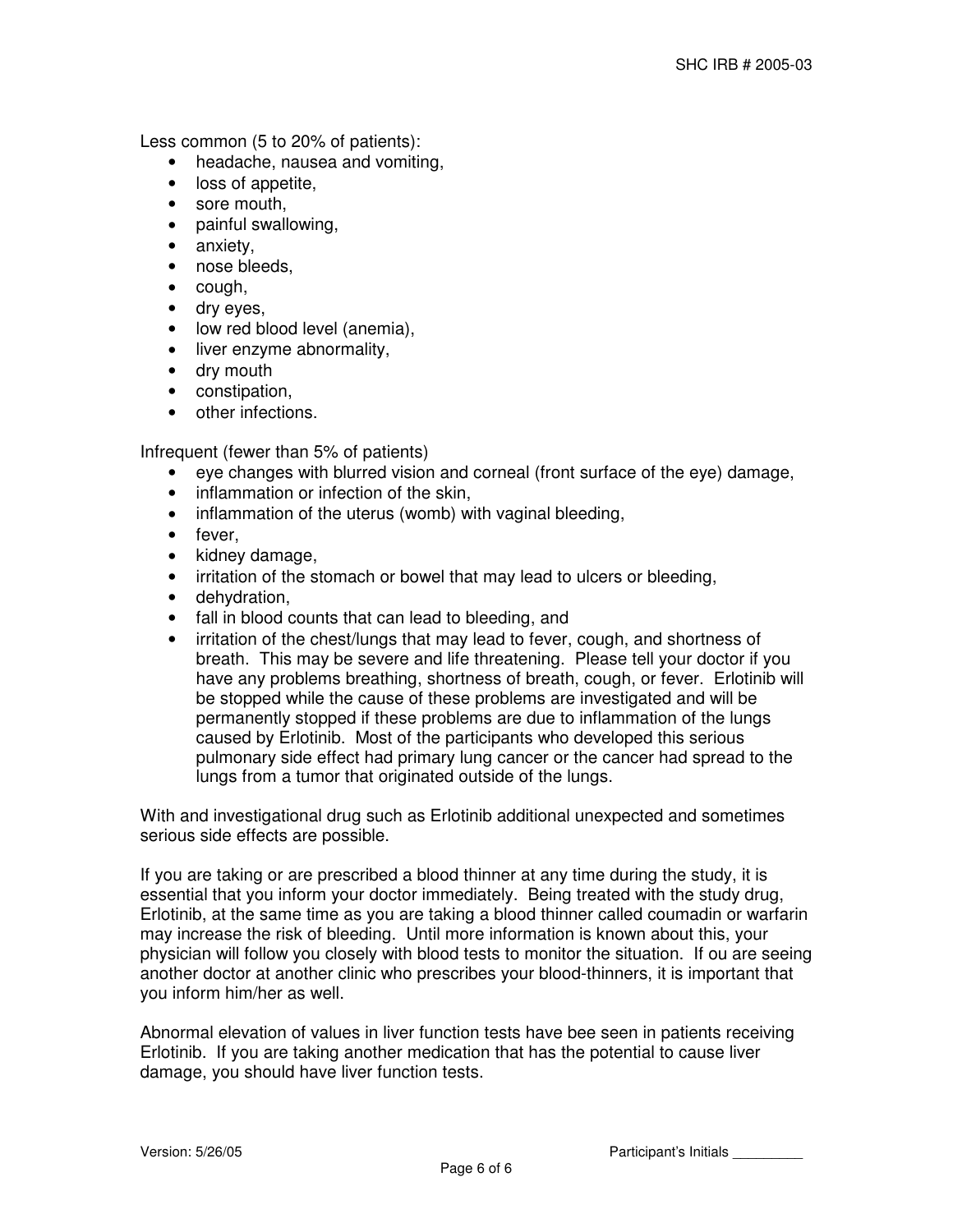Your doctor will watch you closely to see if you have side effects. When possible, other drugs will be given to you to make these side effects less serious and uncomfortable. Many side effects go away shortly after treatment is stopped but in some cases effects can be serious, long-lasting or permanent.

If you experience serious side effects that require treatment between regular clinic/hospital visits, it is important that you make every effort to return to the clinic/hospital where Erlotinib was given. If you need immediate treatment and are unable to return to the clinic/hospital where Erlotinib was given, your study doctor should be contacted as soon as possible.

## **Pregnancy**

Women who are pregnant or breast feeding should not receive Erlotinib. It is recommended that a negative pregnancy test be confirmed before administration of study drug to those who may possibly become pregnant. Both sexually active men and women should use effective contraceptive methods to prevent the possibility of fathering a child or becoming pregnant while receiving study drug. If you are a female of childbearing age, you must have a urine pregnancy test to determine if you are pregnant or not. This test will be paid for by the study sponsor. Should you become pregnant or planning to have a child during the course of this study, you must immediately notify your study physician.

# Polyphenon E:

There is no safety information available on Polyphenon E (Green Tea Extracts) from large, controlled clinical studies. There has been a single case report where a powdered green tea started an asthma episode in an asthma patient who worked at a green tea factory. There have been reported side effects of nausea and bloating when taking Polyphenon E in participants in a small clinical study sponsored by the National Cancer Institute. That study showed that 800 mg. of Polyphenon E per day is safe and well tolerated.

# Cystoscopy:

You may feel slight discomfort as the cystoscope is passed through the urethra into the bladder. You will feel uncomfortable (a strong need to urinate) when the fluid has filled the bladder.

You may notice a small amount of blood in your urine following this procedure. If the bleeding continues after three voids (urinations), contact your health care provider.

There is also a chance of infection. If you develop pain, chills, fever, or reduced urine output, contact the study doctor immediately.

# Blood draws

There are possible side effects, which can occur from having blood drawn. You could possibly develop a bruise, redness, or soreness at the site where the needle was put in to draw your blood. You may briefly feel the prick of the needle when it is inserted into your vein. You may feel dizzy or faint when your blood is drawn. IF YOU HAVE EVER FAINTED WHILE HAVING YOUR BLOOD DRAWN – YOU SHOULD INFORM THE PERSON DRAWING YOUR BLOOD BEFORE THE PROCEDURE STARTS.

We will take reasonable safeguards to minimize known and potential risks but unknown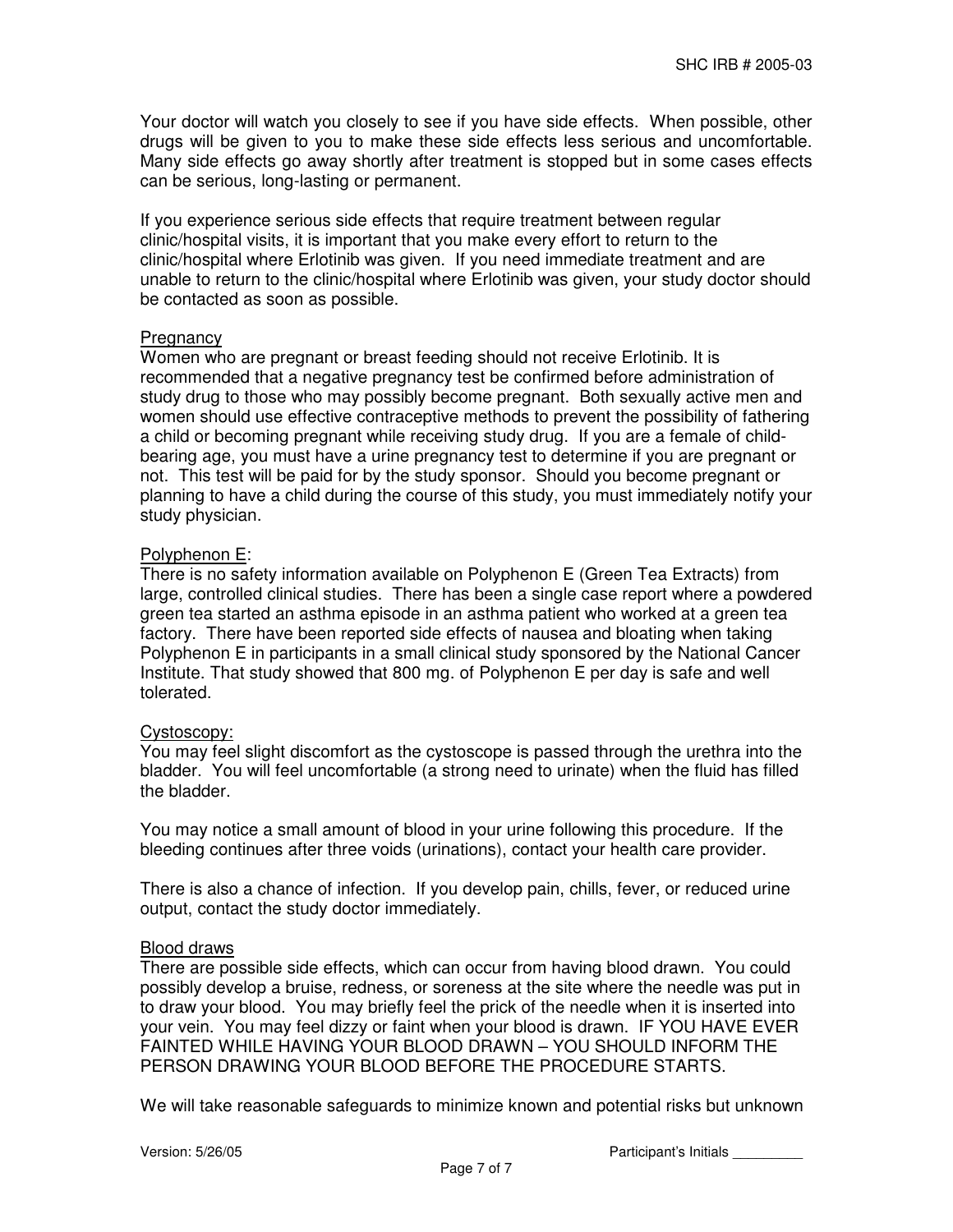and/or unanticipated side effects might occur. Most side effects go away when the drug is stopped, but lung inflammation could be long lasting when the study drugs are stopped.

## Who Can Participate

This study is designed for former smokers with bladder cancer that has not invaded the muscle wall of the bladder. Participants must have their bladder tumor removed but be at a high risk (estimated to be at least 50%) for tumor recurrence.

Your suitability for this study will be determined by medical tests and by medical history, physical exam, chest x-ray, and lung function tests.

# Who Cannot Participate

The medicines and procedures used in this study may be unsafe for an unborn baby, a nursing infant, sperm, and eggs. Therefore, women and men who participate in this study must agree to use an appropriate and effective method of birth control throughout the study period and for at least 3 months after the last day of the study. These methods should be discussed with Dr. Lamm. If you do become pregnant during the study or if you father a child during the study, you should immediately notify Dr. Lamm at 602-493- 6626. In addition if you are already pregnant or are breast-feeding, you cannot participate in this study.

You cannot participate in this study if you:

- had prior chemotherapy or radiation treatments,
- have other cancers.
- have other significant medical or psychiatric condition,
- a history of asthma or interstitial lung disease,
- normally drink more than 5 cups of green tea daily
- take medications that may interfere with the study agents (your doctor will describe these)
- a history of exposure to metal dust or wood dust in your work or home environment,
- have a history of a connective tissue disease such as scleroderma, or rheumatoid arthritis,
- have significant eye abnormality, or if you are using contact lenses.

## Other Treatment Options

If you do not participate in this study, the following options are available to treat your illness/condition: Standard treatment, which would include removal of any tumors, as well as treatment with chemotherapy or immunotherapy such as BCG given into the bladder. BCG is a vaccination to prevent tuberculosis. You could also choose to have no treatment, or periodic follow-up cystoscopies. Green Tea, but not the study preparation, is available without participating in the study.

## Confidentiality of the Data Collected During the Study

Every effort will be made to keep your medical records confidential, as well as other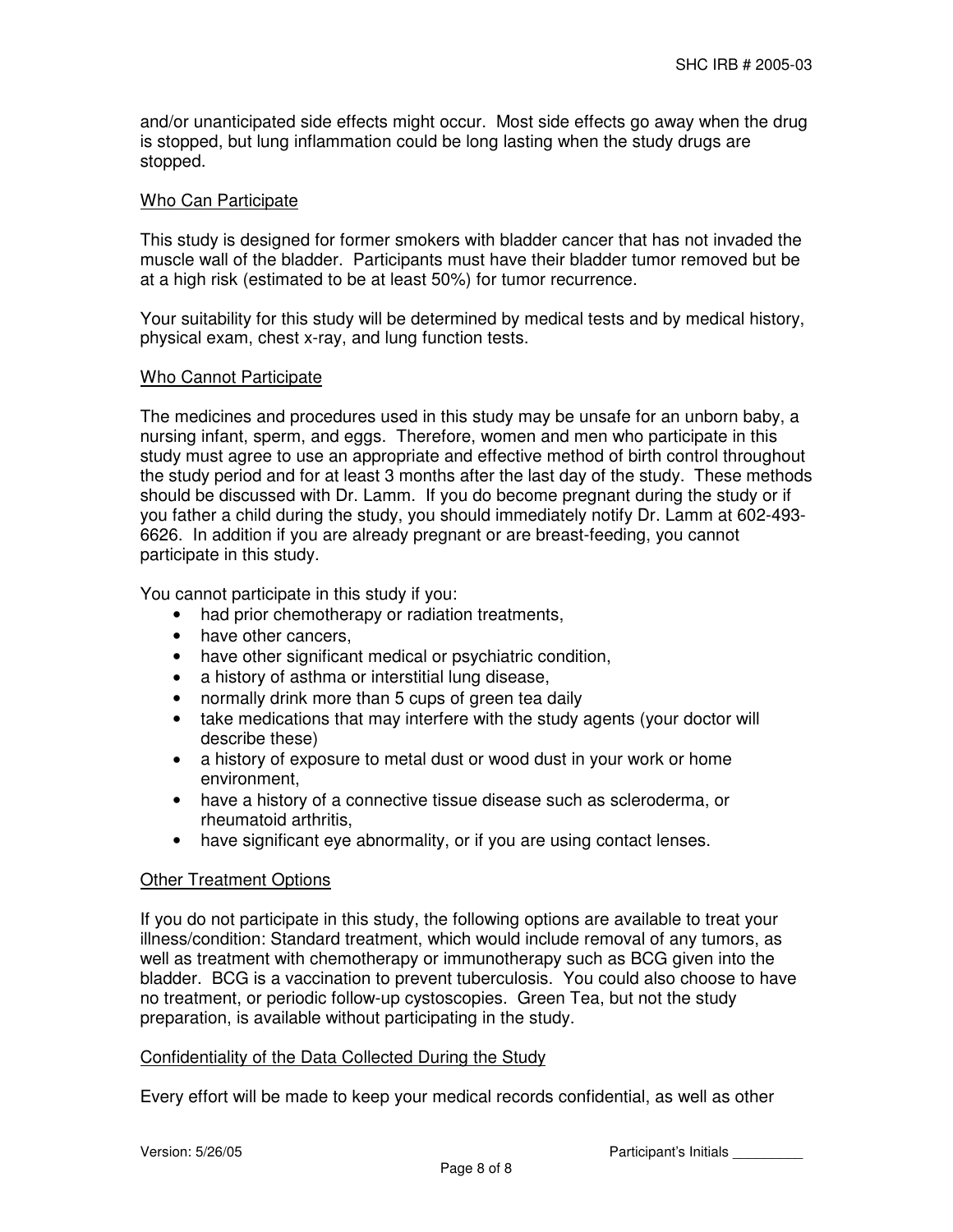personal information that we gather during this study. Please see the attached "Authorization to Share Protected (personal) Health Information (PHI) in Research."

Whenever data from this study are published, your name will not be used.

Individuals from the Scottsdale Healthcare IRB, Scottsdale Healthcare, the U.S. Food and Drug Administration, the investigators at UCLA, the National Cancer Institute, and the companies that make Erlotinib and polyphenon may look at medical and research records related to this study, both to assure quality control and to analyze data. We will disclose personal information about you to others as required by law.

Every tissue or fluid sample contains genetic information. The genetic information we obtain from your blood sample may identify you, and give us information about your parents and ancestors. We have learned from past research that we are not always able to predict problems that may arise because of the research. You should be aware that possible problems related to genetic testing include insurance or employment discrimination, but we will take every precaution to maintain your confidentiality now and in the future. We may learn that there is a genetic link to your cancer, and this may be helpful or hurtful to members of your family. We will not give you any information we learn about your parents and ancestors, but it may be helpful for us to study members of your family. We will not contact your relatives without your permission. You will not be given any genetic information we may find unless you specifically request it on the last page of this form.

### Electronic Data Security

Information about your participation in this study is stored in a computer and we will take the following precautions to protect it from unauthorized disclosure, tampering, or damage: Only authorized users will have access.

#### New Findings

Throughout the study, we will tell you about new information we receive about treatments that may be appropriate for you, about the treatments under research in this study, and any information that may affect your interest in remaining in the study.

#### Costs to You for Participating

Erlotinib and Polyphenon E (green tea extract) are investigational drugs and will be supplied to you at no cost. Routine blood tests will be billed to your insurer; other blood tests done specifically for this study, the pulmonary function test, the possible CT chest scan, and a possible eye examination will be paid for by the study. Your periodic, routine cystoscopies (a procedure done on an out patient basis, in which a doctor inserts a small tube-like instrument to look inside the bladder) will also be billed to your insurer. (Standard, routine procedures are those that would be billed to your insurer for the medical care you would receive if you were not on the study).

It is possible that your insurance will not pay for all the standard treatments and tests you will receive if you participate in this research. That is because many insurance companies, HMOs, and health benefit plans do not cover the cost of standard treatments that are provided as part of a research study. If that happens, you will be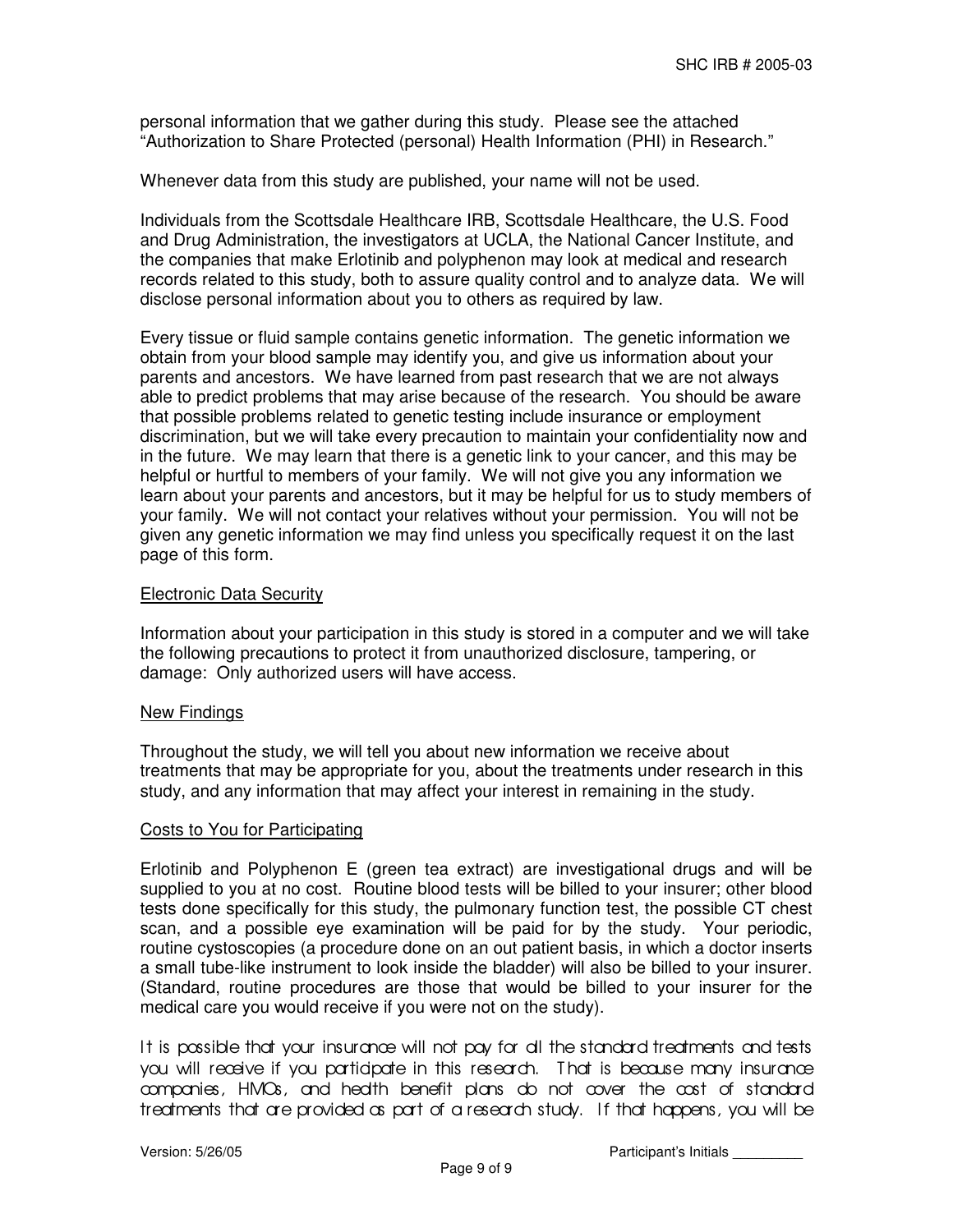responsible for all charges relating to standard of care which includes laboratory charges, radiological studies, cystoscopy procedure, and hospitalization charges (if necessary). T he study doctor will provide you with an estimate of the cost of participation in the research.

## Payments to You for Participating

Study participants will not be paid for participating in this study.

### Compensation in Case of Injury

We will make every effort to prevent study-related injuries and illnesses. If you are injured or become ill while you are in the study and the illness or injury is due to your participation in this study, you will receive emergency medical care. The costs of this care will be charged to you or to your health insurer. No funds are available from Scottsdale Healthcare or the federal government to compensate you for a study-related injury or illness. This does not mean that you are giving up any of your legal rights.

## Your Rights as a Participant in The Study

Participation in this study is entirely voluntary. You have the right to leave the study at any time. Leaving the study will not result in any penalty or loss of benefits to which you are entitled. Should you decide to leave the study, please call Dr. Lamm at 602-493- 6626. Should you decide not to participate or to withdraw, your medical care will not be affected nor will your relations with your physicians, other personnel, and the hospital. Your care, however, may be managed by different researchers or physicians.

#### Problems and Questions

Call Dr. Lamm at 602-493-6626 day or night if you have questions about the study, any problems, unexpected physical or psychological discomforts, any injuries, or think that something unusual or unexpected is happening.

The Scottsdale Healthcare Institutional Review Board (IRB) has reviewed this document for compliance with federal guidelines, and ethics. If you have questions about your rights as a research participant, you may call or write: Amy Wood, IRB coordinator or Robert Marlow, MD, Chair, IRB, 9003 E. Shea Blvd., Scottsdale, AZ 85260, 480-323-3071.

#### Withdrawal by Investigator, Physician, or Sponsor

The investigator (doctor involved with the study) may withdraw you from participating in this research study if circumstances arise which warrant doing so. Your participation in this study will continue as long as the following conditions are met:

- 1. You agree to take part in the study.
- 2. Your disease does not return. If this occurs, your treatment will be stopped and alternative care will be offered. You will continue to be followed by the investigator.
- 3. You follow the instructions for participation in this study.
- 4. The principal investigator (doctor in charge of the study) and sponsor agree to continue to conduct the study.